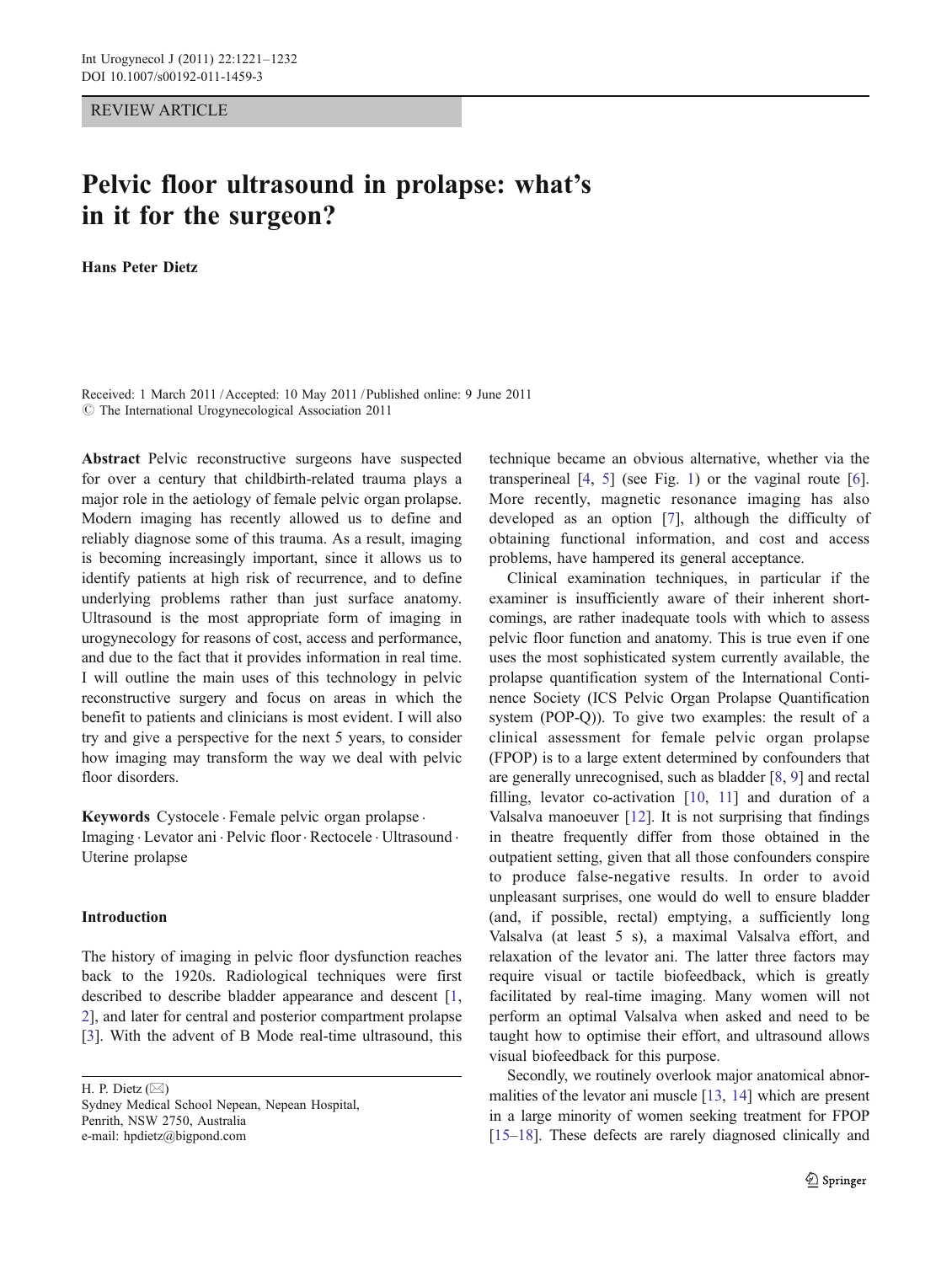<span id="page-1-0"></span>Fig. 1 Transducer placement (*left*) and field of vision (*right*) for translabial/perineal ultrasound, midsagittal plane. Reproduced from [\[78\]](#page-11-0), with permission. SP symphysis pubis,  $U$  urethra,  $V$  vagina,  $T$  transducer,  $AC$  anal canal, ARA anorectal angle, R rectum,  $Ut$  uterus,  $B$  bladder



have only very recently found their way into our textbooks, although they can be palpated [\[19,](#page-10-0) [20](#page-10-0)], and even though the first textbook mention of such defects dates back to 1938 (see Fig. 2). Howard Gainey, an obstetrician from Kansas City, was the first to describe levator trauma in parous women [[21](#page-10-0)] in 1943. In editorial comments, two reviewers stated 'I am convinced that there is more to the examination of the postnatal patient than I have been practising' and 'None of us has learned to examine the pelvis completely'. That's as true today as it was in 1943. Our examination skills are limited, focusing on surface anatomy, rather than true structural abnormalities. This is probably the main reason why there is such a multitude of surgical procedures for female organ prolapse, such confusion regarding pathophysiology, and such a constant search for improvement. We know that we are not doing very well in repairing FPOP, and I believe that this is largely due to insufficient diagnostics. In



Fig. 2 Right-sided avulsion seen from caudally. This illustration is not entirely correct, as in most cases there appears to be very little or no muscle left on the bone since the tear occurs at the insertion rather than in the muscle belly. However, the figure correctly describes the most common form of trauma, affecting the right puborectalis muscle, with retraction of muscle fibres perianally, and its most common cause at the time (i.e. forceps delivery). Reproduced with permission from [\[79\]](#page-11-0)

the following text, I will try to outline the benefits of pelvic floor ultrasound as the main diagnostic tool available to the pelvic reconstructive surgeon.

# Instrumentation and basic methodology

The basic requirements for pelvic floor ultrasound via the perineal route include a 2D US system with cine loop, an abdominal 3.5–8-Mhz curved array transducer and a videoprinter, as described in this journal very recently. A midsagittal view is obtained by placing the transducer on the patient's perineum between the clitoral area and the anus. 3D/4D imaging is particularly useful on assessing women with pelvic organ prolapse, since translabial 3D ultrasound gives easy access to the axial plane (see Fig. [3\)](#page-2-0). A single volume obtained at rest with an acquisition angle of 70° or higher will include the entire levator hiatus with symphysis pubis, urethra, paravaginal tissues, the vagina, anorectum and pubovisceral (puborectalis/pubococcygeus part of the levator ani) muscle from the pelvic sidewall in the area of the arcus tendineus of the levator ani to the posterior aspect of the anorectal junction (Fig. [3\)](#page-2-0).

The three orthogonal images are complemented by a 'rendered image', i.e. a semitransparent representation of all voxels in an arbitrarily definable 'box'. 4D imaging implies the real-time acquisition of volume ultrasound data, which can then be represented in orthogonal planes or rendered volumes. Many systems are now capable of storing cine loops of volumes, which is of major importance in pelvic floor imaging as it allows enhanced documentation of functional anatomy. Even on 2D single-plane imaging, a static assessment at rest gives little information compared with the evaluation of manoeuvres such as a levator contraction and Valsalva. Their observation will allow assessment of levator function and delineate levator or fascial trauma more clearly.

Once the levator hiatus is identified in the midsagittal plane, it is possible to determine the 'plane of minimal hiatal dimensions', which is located in an oblique axial plane (see Fig. [4](#page-2-0)). Measurement of hiatal dimensions seems useful since the levator hiatus can be interpreted as the largest potential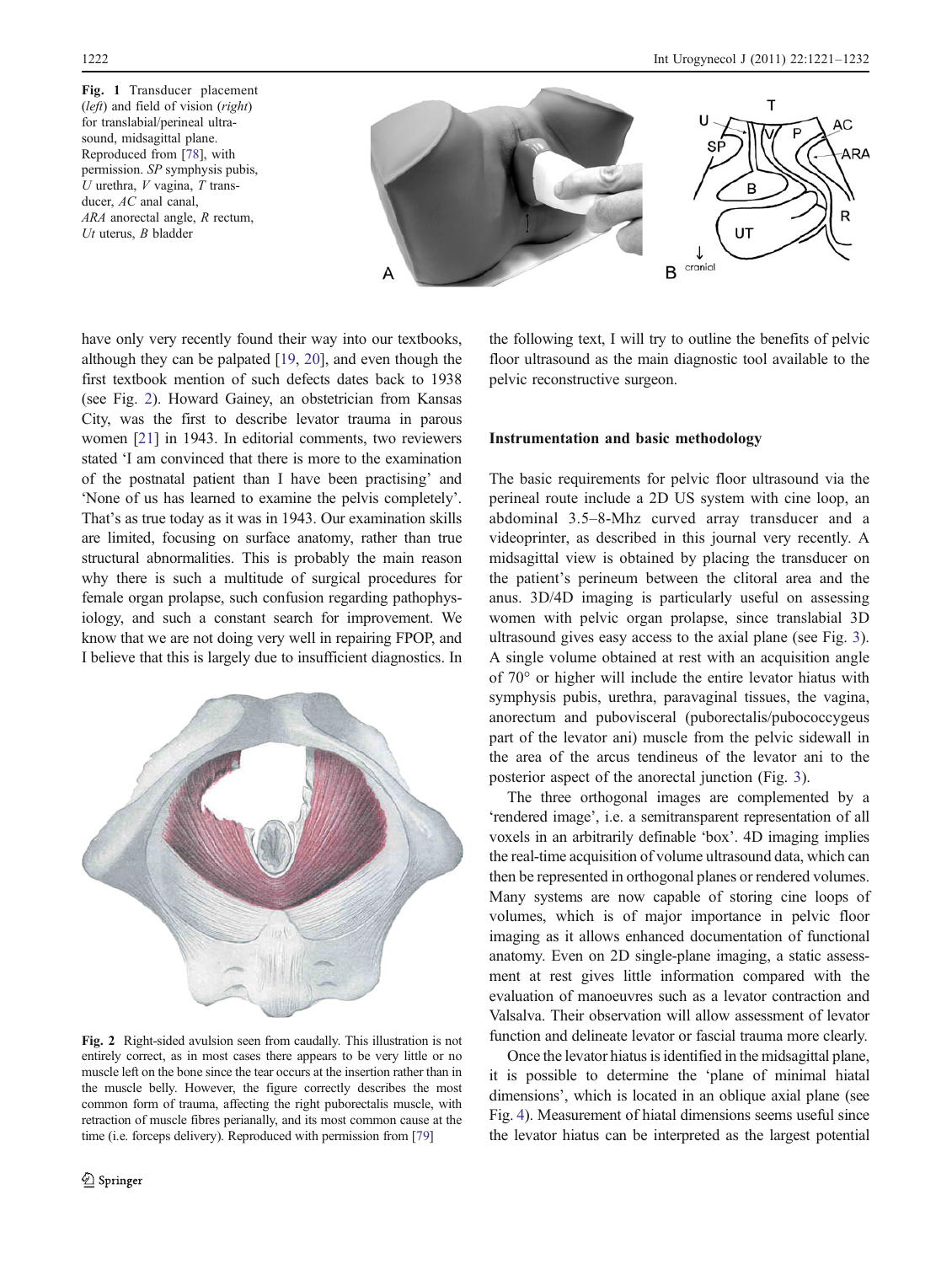<span id="page-2-0"></span>Fig. 3 Standard representation of 3D pelvic floor ultrasound. The usual acquisition/evaluation screen on Voluson type systems shows the three orthogonal planes: sagittal (a), coronal (b) and axial (c); as well as a rendered volume (d) which is a semi-transparent representation of all grayscale data in the rendered volume (i.e. the box visible in  $a-c$ ). From [[80](#page-11-0)], with permission



hernial portal in the human body, and since hiatal dimensions are strongly [\[22\]](#page-10-0) and independently [[23\]](#page-10-0) associated with prolapse. Hiatal area can be determined in a simple axial plane placed at the location of the minimal anteroposterior diameter of the hiatus [[24\]](#page-10-0), and such measurements are highly reproducible [[25](#page-10-0)–[27](#page-10-0)] and comparable to assessment of the hiatus on magnetic resonance imaging [\[26\]](#page-10-0). However, it has recently been shown that the true plane of minimal hiatal dimensions is non-Euclidean, that is, warped rather than flat. The plane of minimal dimensions is often more caudal in its lateral aspects and more cranial in its ventral and dorsal aspects [\[28\]](#page-10-0), which implies that determination of hiatal dimensions in a rendered volume may be more appropriate [\[29\]](#page-10-0). Figure 4 shows a comparison of the two methods.

Once the plane of minimal dimensions is obtained, it can be used as a reference plane for assessment of the puborectalis muscle on multislice or tomographic ultrasound (TUI, see Fig. [5\)](#page-3-0) [\[30\]](#page-10-0). This is particularly important for the identification of levator trauma. Partial trauma is not uncommon [[31](#page-10-0)] and of much less significance for prolapse and prolapse symptoms [\[31\]](#page-10-0), and it has to be distinguished from complete trauma which has very different implications in that it is strongly associated with prolapse [\[15](#page-10-0)–[17](#page-10-0)] and prolapse recurrence [\[32,](#page-10-0) [33\]](#page-10-0). This means that single-slice diagnosis of levator trauma is inappropriate—the entire puborectalis muscle has to be assessed. Tomographic imaging makes this highly practicable, once the reference plane, the plane of minimal dimensions, is identified. An interslice interval of 2.5 mm enables us to reliably image the entire puborectalis from its most caudal to its most cranial aspects [\[34\]](#page-10-0), and a false-positive diagnosis seems very unlikely if one requires the three central TUI slices (see Fig. [5\)](#page-3-0) to be abnormal (unpublished own data).

The ability to perform a real-time 3D (or 4D) assessment of pelvic floor structures greatly adds to the utility of sono-



Fig. 4 Determination of the plane of minimal hiatal dimensions on Valsalva. The hiatus can be imaged in a rendered volume placed at the location of the minimal distance between symphysis pubis (S) and the levator ani posterior to the anorectal angle  $(L)$  as shown in image **b** 

[[29](#page-10-0)]. The original method described for measurement of hiatal dimensions is shown in c and d, which illustrate the location of the plane of minimal dimensions in the midsagittal plane (c) and its representation in the axial plane (d) [\[24\]](#page-10-0)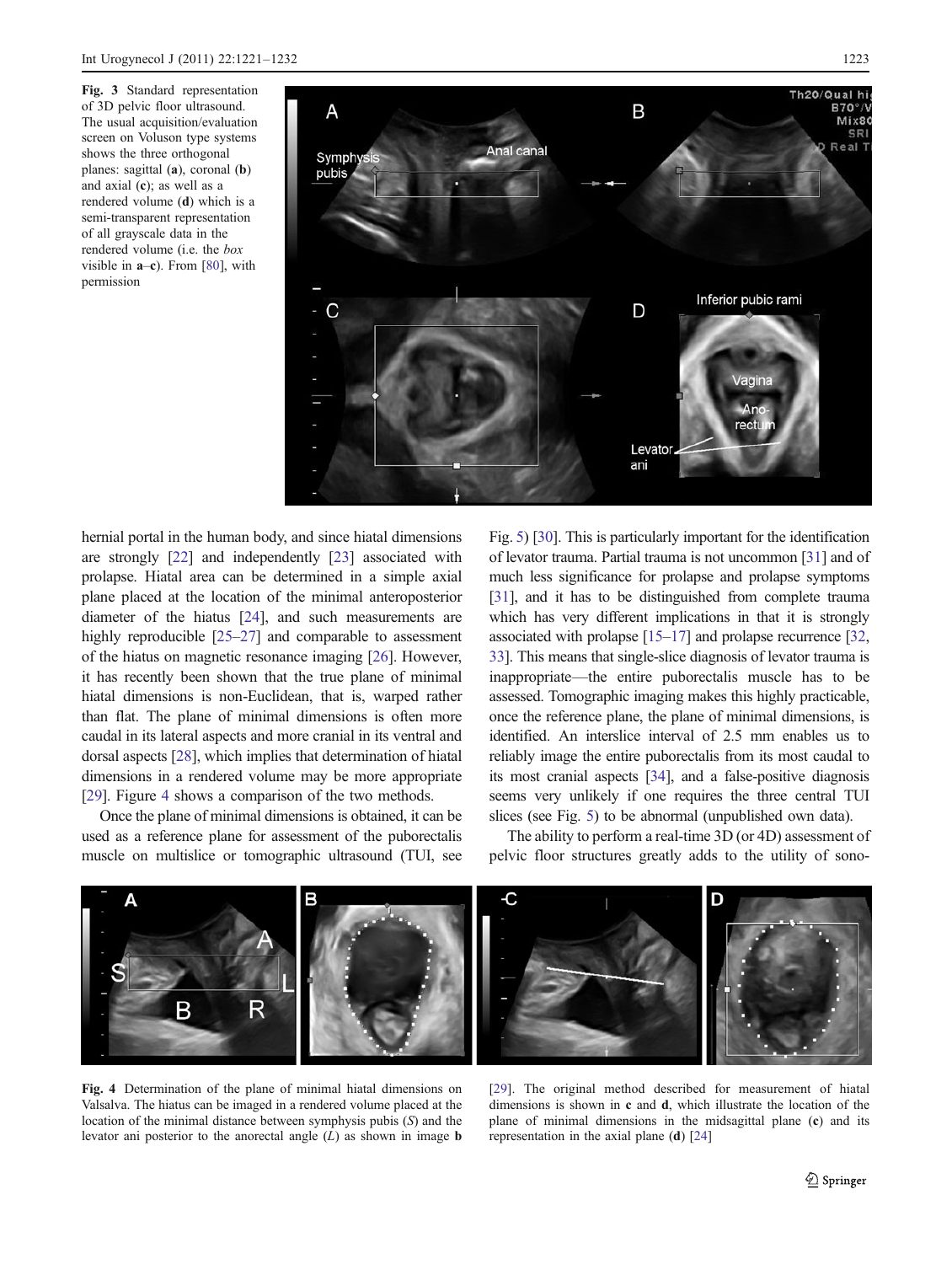<span id="page-3-0"></span>Fig. 5 Tomographic translabial imaging of the puborectalis muscle. This representation is obtained by multislice imaging of a volume on pelvic floor muscle contraction, with slices places at 2.5-mm-slice intervals, from 5 mm below to 12.5 mm above the plane of minimal hiatal dimensions [\[24\]](#page-10-0). A complete defect of the puborectalis muscle is evident on the patient's right (the left side of any single slice) and marked with an asterisk. From [\[30\]](#page-10-0), with permission



graphic imaging. Prolapse assessment by MR requires ultrafast acquisition [[35](#page-10-0)] which is of limited availability and will not allow optimal resolutions. The physical characteristics of MRI systems make it difficult for the operator to ensure efficient manoeuvres as over 50% of all women will not perform a proper pelvic floor contraction when asked [[36\]](#page-10-0), and a Valsalva is often confounded by concomitant levator activation [[10\]](#page-9-0). Without real-time imaging, these confounders are impossible to control for. Therefore, ultrasound has major potential advantages when it comes to describing prolapse, especially when associated with fascial or muscular defects, and in terms of defining functional anatomy.

Finally, although there are no data formatting standards yet for 3D/4D imaging, postprocessing is somewhat simpler and also more powerful than what is currently possible on MR. Offline analysis packages allow distance, area and volume measurements in any user-defined plane (oblique or orthogonal) and in rendered volumes, and postprocessing allows the re-enactment of manoeuvers such as a pelvic floor muscle contraction, a cough or Valsalva.

## Functional assessment

The Valsalva manoeuver, i.e. a forced expiration against a closed glottis and contracted diaphragm and abdominal wall, is routinely used to document downwards displacement of pelvic organs (see Fig. 6) and demonstrate distensibility of the levator hiatus. There is downwards movement of the bladder, the uterine cervix and the rectal ampulla, and



Fig. 6 Prolapse quantification on translabial ultrasound. The *hori*zontal line of reference is placed through the inferior margin of the symphysis pubis. Vertical lines indicate maximal descent of bladder, enterocele and rectal ampulla relative to the symphysis pubis, at rest

(a) and on Valsalva (b). There is an isolated enterocele; descent of bladder and rectal ampulla is physiological. S symphysis pubis, B bladder, E enterocele, R rectal ampulla. Modified from [[78](#page-11-0)], with permission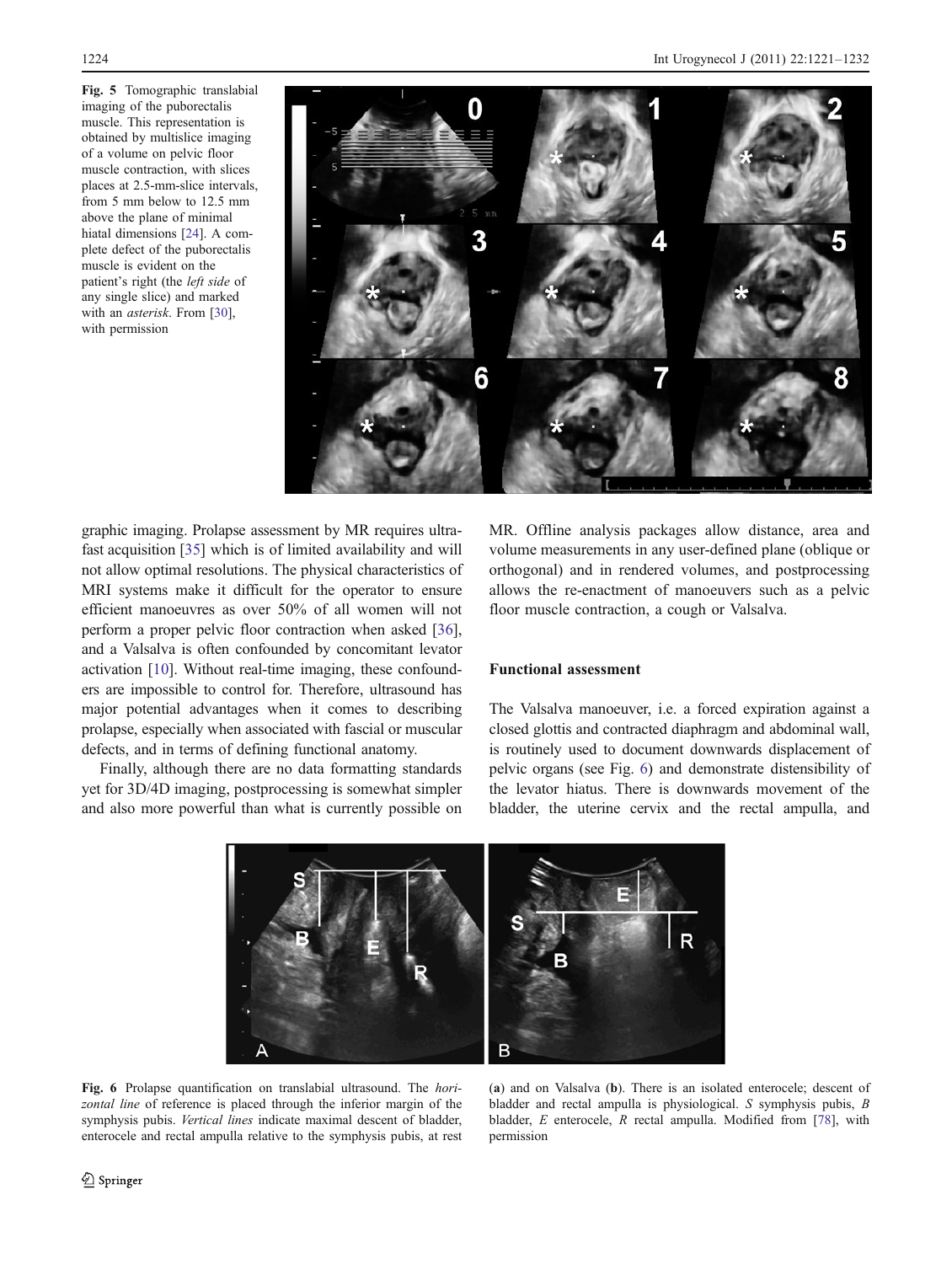frequently the development of a rectocele, i.e. a sacculation of the anterior wall of the rectal ampulla, towards the vaginal introitus or beyond (see below). In the axial plane the hiatus is distended, and the posterior aspect of the levator plate is displaced caudally, resulting in a varying degree of perineal descent. One ought to take care to let the transducer move with the tissues, avoiding undue pressure on the perineum which would prevent full development of a prolapse. Other standard confounders are bladder [[8\]](#page-9-0) and rectal filling and levator co-activation [\[10](#page-9-0)], all of which tend to reduce pelvic organ descent. As on clinical examination, it is important to reduce such confounders as much as possible. This is easier on real-time imaging which allows one to correct suboptimal effort and recognise organ filling and levator activation. It seems that a Valsalva has to last at least 5 s to result in  $80\%$ of maximal organ descent or better. Valsalva pressure seems to be less important since the vast majority of patients can reach sufficient pressures to effect near- maximal organ displacement (own unpublished data). If the patient reports symptoms of prolapse but despite best efforts findings on imaging are negative, or if she is simply unable to perform a proper Valsalva manoeuver, it is advisable to repeat imaging in the standing position.

### Pelvic floor muscle contraction

There are several good reasons to document a pelvic floor contraction at the time of prolapse assessment, not the least because this provides an opportunity for visual biofeedback teaching [\[37](#page-10-0)]. A levator contraction results in a cranioventral shift of pelvic organs, most notably at the level of the bladder neck, and reduces the dimensions of the levator hiatus, especially in the midsagittal plane. Most importantly, a levator contraction allows optimal imaging of the puborectalis muscle and the external anal sphincter and facilitates the documentation of morphological abnormalities on tomographic ultrasound (Fig. [5\)](#page-3-0).

Fig. 7 Translabial imaging of a transobturator anterior compartment mesh. The mesh is seen posterior to proximal urethra and bladder neck in the midsagittal plane on the *left*, and in a rendered volume in an oblique axial plane on the right. From [[81](#page-11-0)], with permission

#### Clinical uses

#### Anterior compartment prolapse

Clinical examination is limited to grading anterior compartment prolapse, which we call 'cystocele'. In fact, imaging can identify a number of entities that are difficult to distinguish clinically. Pelvic floor ultrasound enables us to identify two types of cystocele with very different functional implications [\[38\]](#page-10-0). A cystocele with intact retrovesical angle (first described on X-ray cystourethrography as Green type III in the 1960s [[39\]](#page-10-0)) is generally associated with voiding dysfunction, a lower likelihood of stress incontinence, and major trauma to the levator ani, while a cystourethrocele (Green type II), especially with funnelling of the bladder neck, is associated with above average flow rates and urodynamic stress incontinence [[38\]](#page-10-0). While it is possible to distinguish the two types clinically [\[40](#page-10-0)], on clinical examination these two very different entities are grouped together, which may well be why studies of voiding dysfunction and prolapse have yielded such varying results. In addition, occasionally a cystocele will turn out to be due to a urethral diverticulum, a Gartner duct cyst or an anterior enterocele, all rather likely to be missed on clinical examination. Exclusion of a urethral diverticulum is a frequently forgotten benefit of pelvic floor ultrasound. The literature seems to largely ignore this fact, as it is commonly assumed that MR is the diagnostic method of choice [[41\]](#page-10-0).

Another major argument in favour of pelvic floor ultrasound imaging is the popularity of synthetic mesh implants used in incontinence and prolapse surgery. Suburethral sling implants are covered in [\[42](#page-10-0)] and will not be discussed in this review. Just as such slings, synthetic implants used in prolapse surgery are not visible on X-ray, CT or MR but are easily seen on ultrasound (see Fig. 7). The most cranial aspects of such mesh implants are sometimes difficult to image, especially if they are

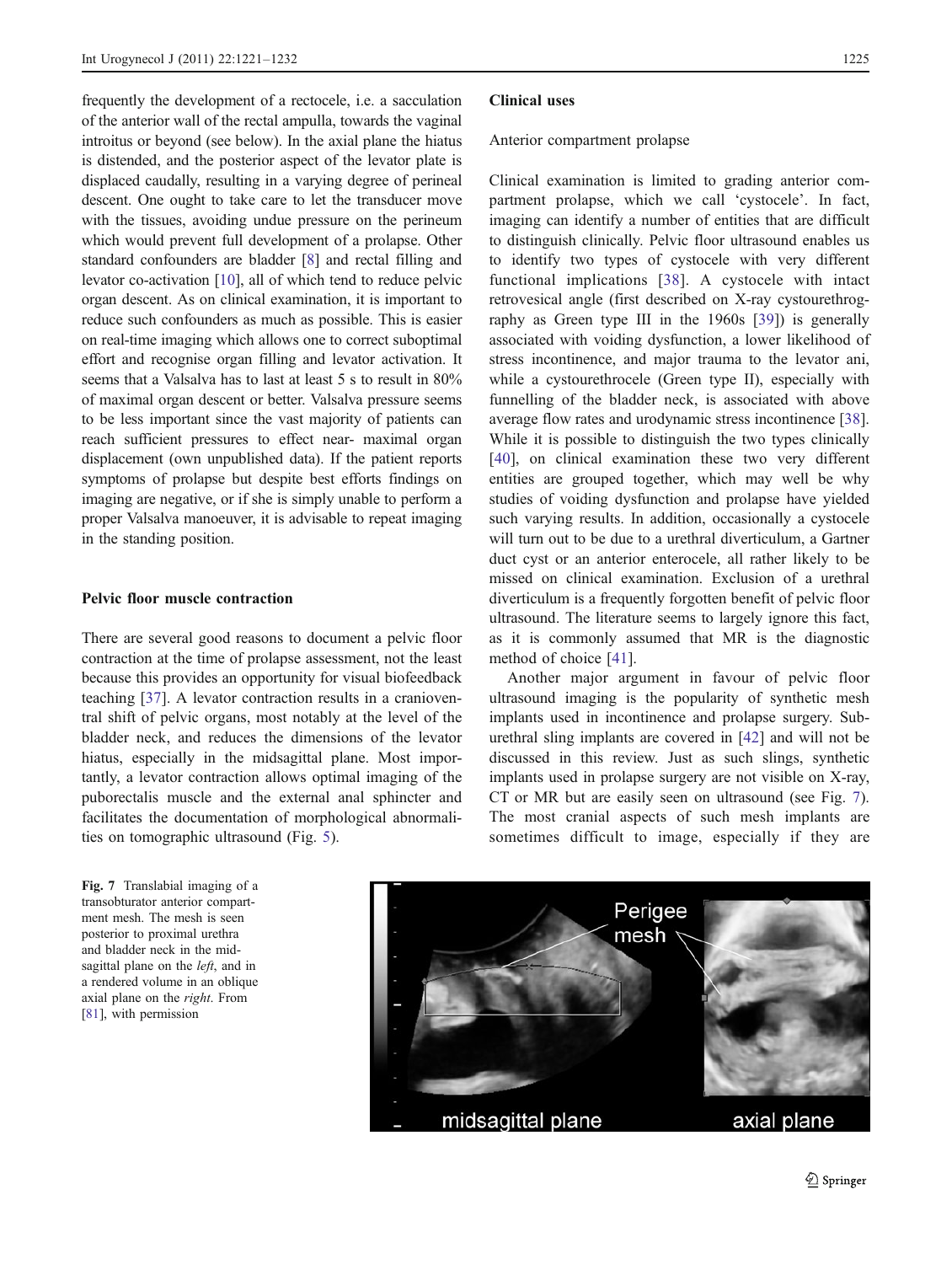suspended to the sacrospinous ligaments. However, failure of mesh suspension, or a detachment of organs from a wellsuspended mesh, is easily apparent on Valsalva, and transvaginal imaging can be added if superior mesh aspects need to be assessed. Biological materials, on the other hand, are usually not that echogenic, and some of them seem to simply disappear over time.

In clinical audit series on several hundreds of anterior and posterior compartment meshes, we have observed a number of different forms of prolapse recurrence due to suspension failure. Some authors seem to deny that mesh failure is a significant problem, and in general the focus in women after mesh implantation has been on erosion/mesh exposure and chronic pain syndromes [[43\]](#page-10-0). Others blame supposed mesh contraction [[44](#page-10-0)], a phenomenon that probably does not exist beyond the period of physiological wound healing [\[45,](#page-10-0) [46\]](#page-10-0). We have found no evidence of mesh shrinkage or contraction in an observation period of almost 60 woman-years [\[46\]](#page-10-0) after Perigee implantation. To date, there is no information in the literature on the prevalence of suspension failure, and no advice on how to deal with such cases. Rather than focus on how to deal with complications and failures of procedures that have become widely accepted, we are prompted by 'industry to start using newly developed devices and procedures for which there is little or no independent outcome data.

The best information we currently have is on success and failure of transobturator meshes, of which the Perigee<sup>TM</sup> is the prototype, invented by Rane and Fraser in 2004, with the Anterior Prolift<sup>TM</sup> largely comparable from a functional anatomy point of view [[47\]](#page-10-0). It is very likely that such meshes reduce anterior compartment recurrence rates [\[48](#page-10-0)], and this effect seems to be most marked in women with avulsion of the puborectalis muscle [\[48](#page-10-0)]. However, there still is a substantial recurrence risk, especially in those with abnormal levator anatomy and/or function. Dislodgment of all four arms seems uncommon, at no more than 5% of all

cases. More common is dislodgment of the superior (cranial) anchoring arms, first described in 2006 [\[49](#page-10-0)], see Fig. 8. It is not surprising that the superior arms should be more vulnerable, if one considers that the anterior vaginal wall may be considered a lever arm, anchored to the fulcrum of the symphysis pubis. The further from the fulcrum any support structure is placed, the greater the moment exerted on this structure by forces generated by increases in intra-abdominal pressure. Patients with excessive hiatal distensibility of over  $25 \text{ cm}^2$  on maximal Valsalva ('ballooning') [\[22](#page-10-0)] or levator avulsion seem to be at an increased risk of support failure, which may be explained by a longer effective lever arm, and higher moment (force×distance).

Dislodgment of the superior arms seems to occur in about 20% of transobturator meshes, resulting in the appearance of a 'high cystocele' (see Fig. 8), similar to what is sometimes observed after an otherwise successful Burch colposuspension. There currently is no advice on how to deal with such a situation if symptomatic, but apical suspension, by whatever route, may well be necessary. Anterior compartment meshes that provide apical anchoring to the sacrospinous ligaments may not be subject to this type of suspension failure.

Dislodgment of all arms will require resuspension of the entire anterior compartment, e.g. by a second mesh placed deep to the first, possibly after removal of some or all of the failed mesh (personal communication, A. Rane). We have begun to suture anchoring arms to the inferior pubic ramus, but in high-risk patients there clearly is some need for more reliable apical suspension.

In some instances, such meshes are inadequately secured to the bladder base. This may result in a large sonographic gap between symphysis and mesh, a situation that is associated with postoperative stress urinary incontinence [\[50](#page-10-0)]. Occasionally, this gap may become so large that a



Fig. 8 Translabial imaging of a transobturator anterior compartment mesh. a shows the mesh at rest, b halfway through a Valsalva and c at maximal Valsalva. It is evident that the superior mesh arms have pulled out, resulting in the failure of apical support and a recurrent

cystocele, similar in appearances to a high cystocele after Burch colposuspension.  $SP$  symphysis pubis, M monarc sling, P perigee mesh (cranial aspect)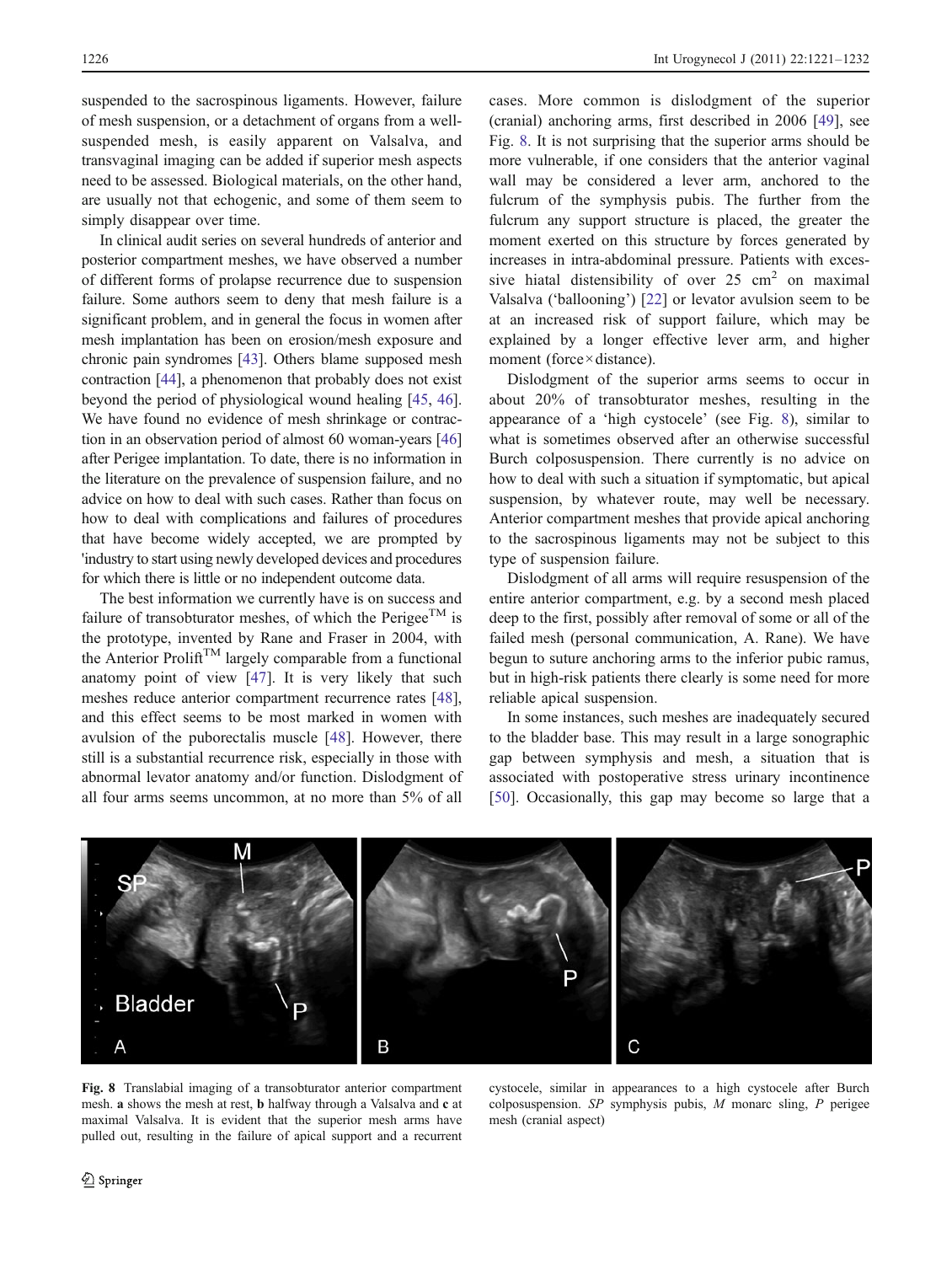<span id="page-6-0"></span>Fig. 9 Comparison of defecation proctography (a, c) and ultrasound findings (b, d). The top pair of images shows a typical true rectocele, the bottom pair a rectal intussusception due to a sigmoid enterocele. From [[53](#page-10-0)], with permission



cystourethrocele develops ventral to a well-supported mesh. This situation, if symptomatic, is easy to correct by mobilising the posterior bladder base off the mesh and then reconnecting the mesh to the bladder neck.

Newer meshes that do not utlise transobturator anchoring currently fall into two categories. There are those that rely on anchoring to the sacrospinous ligaments (e.g. Anterior Elevate<sup>TM</sup>), and then there is the Prosima<sup>TM</sup>, a technique that assumes mesh fixation to the sidewall after 4 weeks of support with a vaginal splint. In both instances, proof of concept is currently lacking.

## Central compartment

The uterus is more difficult to identify than bladder or rectal ampulla since it is iso-echoic, similar to vaginal muscularis.

Often however, a Nabothian follicle or a specular echo arising from the leading edge of the cervix, aids in identification. In fact, uterine prolapse can often be more prominent on imaging than on clinical examination. This may be due to the fact that the functional anatomy of the levator hiatus seems to matter most for uterine descent [[17\]](#page-10-0). Hence, one would expect levator co-activation to be particularly likely to result in false-negative findings of normal uterine support. In addition, translabial ultrasound may demonstrate the effect of an anteriorized cervix in women with an enlarged, retroverted uterus, explaining symptoms of voiding dysfunction, and supporting surgical intervention in order to improve voiding in someone with an incarcerated retroverted fibroid uterus. On the other hand, mild descent of an anteverted uterus may result in compression of the anorectum and even a mild degree of



Fig. 10 Occasionally, successful correction of a vaginal prolapse, especially in women with severe ballooning, may result in rectal intussusception/prolapse. This figure shows appearances in the midsagittal plane at rest (a) after posterior compartment mesh for a

vault prolapse, on submaximal (b) and maximal (c) Valsalva. On b an enterocele is seen dorsal to the mesh, and on c this enterocele is inverting the rectal ampulla, resulting in a rectal intussusception. The two lines in (c) illustrate the width and depth of the intussuscipiens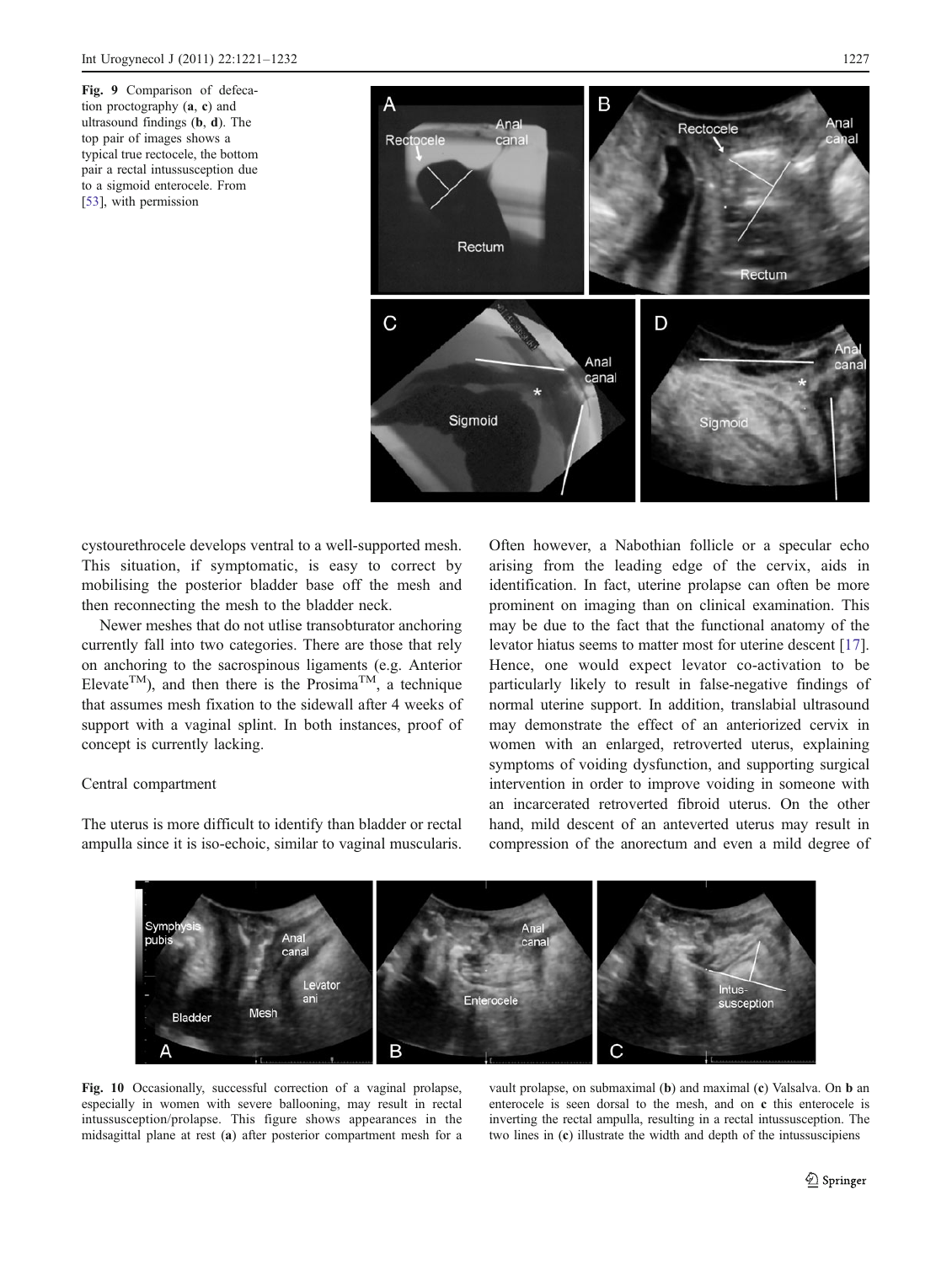<span id="page-7-0"></span>Fig. 11 Typical right-sided levator avulsion injury (arrows) as diagnosed in Delivery Suite after a normal vaginal delivery at term, on 3D ultrasound (centre) and on magnetic resonance imaging (right) 3 months postpartum. At that time, the patient was asymptomatic apart from deep dyspareunia



rectal intussusception, explaining symptoms of obstructed defecation—a situation that is termed a 'colpocele' by radiologists and is virtually unknown in gynaecology. And, as will be discussed in more detail below, marked levator ballooning on Valsalva, or major childbirth-related trauma to the levator ani, may affect surgical decisions in women with uterine prolapse.

# Posterior compartment

As regards the posterior compartment, clinically we diagnose 'rectocele' without being able to distinguish the several different conditions leading to downwards displacement of the posterior vaginal wall [[51](#page-10-0)]. A second-degree 'rectocele' could be due to a true rectocele (Fig. [9](#page-6-0)), i.e. a defect of the rectovaginal septum (most common, and associated with symptoms of prolapse and obstructed defecation) [\[52\]](#page-10-0), or it could be due to an abnormally distensible, intact rectovaginal septum (common, and associated only with prolapse symptoms), a combined recto-enterocele (less common), an isolated enterocele (uncommon, see Fig. [6\)](#page-3-0), a deficient perineum giving the impression of a 'bulge', or even a rectal intussusception (Figs. [9](#page-6-0) and [10](#page-6-0)), a condition that is not uncommon in urogynecological patients [\[53\]](#page-10-0), and almost universally overlooked. Translabial ultrasound is a suitable screening tool for all those conditions, with results largely comparable to defecation proctography [\[54](#page-10-0)–[56](#page-11-0)], that is increasingly being used not just by gynaecologists, but also by colorectal surgeons and gastroenterologists (see [[57](#page-11-0)] for an overview). Rather unsurprisingly, ultrasound is much better tolerated, and it is cheaper and more generally available. In addition, the real-time nature of the examination allows for immediate therapy in the sense of visual biofeedback, in order to effect behavioural modification. If we can show a patient that straining at stool is obviously counterproductive (whether due to rectocele, colpocele or rectal intussusception), she will hopefully be more likely to modify her behaviour. In some, this is all that is needed to break the vicious cycle of obstructed defecation.

Ultrasound can also demonstrate posterior compartment meshes (see Fig. [10\)](#page-6-0). Compared to the anterior compartment, there is even less evidence on the utility of mesh for rectocele/recto-enterocele, and recurrence may also result in unexpected appearances. Figure [10](#page-6-0) shows a rectal intussusception that developed after successful treatment of a recto-enterocele with an Apogee mesh.

# The axial plane

Translabial ultrasound has confirmed 60-year-old clinical data [[21\]](#page-10-0) and MRI studies [[58](#page-11-0)] showing that major morphological abnormalities of levator structure and function are common in vaginally parous women [[16,](#page-10-0) [59](#page-11-0), [60\]](#page-11-0). It can now be regarded as proven that such abnormalities are due to crowning of the foetal head which is when the puborectalis muscle is subject to the greatest strain [[61\]](#page-11-0). Occasionally, such trauma is visible immediately after delivery, exposed by a large vaginal tear [\[62](#page-11-0)], see Fig. 11. Such defects have been confirmed in cadavers [\[63\]](#page-11-0) and are clearly associated with excessive hiatal distensibility ('ballooning') [\[64](#page-11-0)], anterior and central compartment prolapse [\[15](#page-10-0), [17](#page-10-0)], and with rectal intussusception



Fig. 12 Altered hiatal dimensions on maximal Valsalva after normal vaginal delivery in a primiparous women, as imaged in the plane of minimal hiatal dimensions. Image A shows the levator hiatus at 36 weeks at 26 cm<sup>2</sup> . Image B was obtained 4 months later, with the hiatus measured at 34 cm<sup>2</sup> on maximal Valsalva. Modified from [[82](#page-11-0)], with permission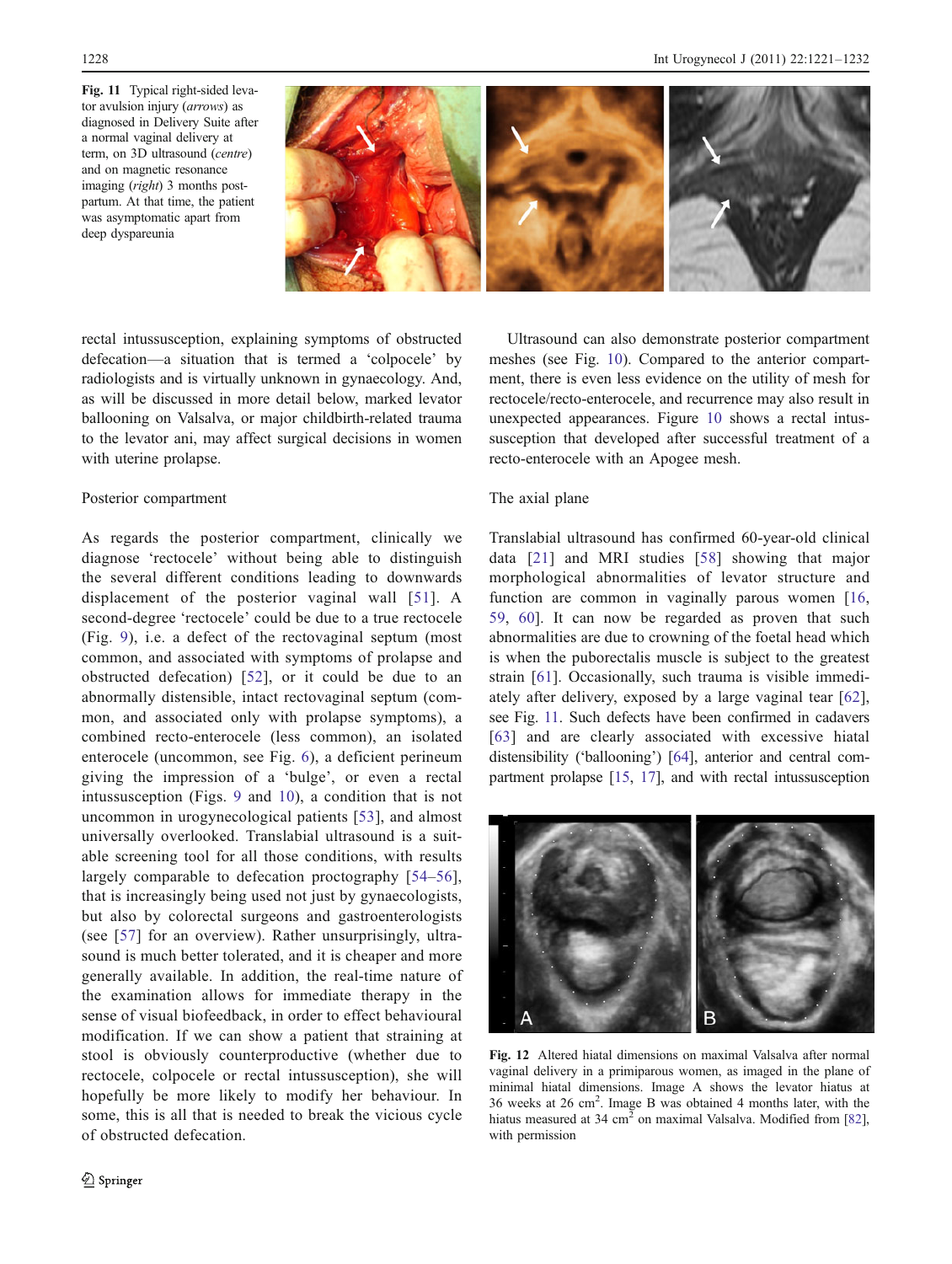<span id="page-8-0"></span>

Fig. 13 Marked reduction in hiatal area 3 months after bilateral repair of an avulsion of the puborectalis muscle. Midsagittal (a) and axial (b) view on Valsalva before abdominal hysterectomy, sacrocolpopexy and bilateral avulsion repair; midsagittal (c) and axial (d) view on Valsalva

[\[53\]](#page-10-0). The larger the defect, the higher is the likelihood of prolapse [[30](#page-10-0)]. Patients frequently notice a deterioration in pelvic floor function after childbirth, and this subjective change is associated with avulsion [\[65](#page-11-0)].

While palpation and imaging in rendered volumes can be equally valid [\[66](#page-11-0)], diagnosis may be most repeatable when performed using multiplanar or tomographic imaging [\[30](#page-10-0)], since single-plane imaging does not distinguish between partial and complete trauma of the puborectalis muscle. Tomographic imaging of the puborectalis muscle can bracket the entire structure, from below its insertion to the inferior aspects of the iliococcygeus muscle [[34,](#page-10-0) [67](#page-11-0)]; see Fig. [5](#page-3-0). This methodology seems robust enough for clinical practice, and the likelihood of false-positive findings appears very low [[68\]](#page-11-0).

There are no comparisons of pre- and postnatal data obtained with MR yet, likely due to cost and logistic problems, but such a comparison is available for many hundreds of women seen by 4D translabial ultrasound. While about 10–30% of women will suffer such trauma [\[13](#page-10-0), [59](#page-11-0), [60](#page-11-0), [69](#page-11-0)], there is an even greater number that sustain

3 months after the procedure. S symphysis pubis, P perigee mesh, B bladder, U uterus, L levator ani, A anal canal. Arrows show the location of the avulsion repair

what has been termed 'microtrauma', i.e. irreversible overdistension of the levator hiatus [\[59](#page-11-0)], see Fig. [12.](#page-7-0) The predictors of microtrauma may vary from those that predict levator avulsion [[59\]](#page-11-0). It is not yet clear what the long-term course of such morphological and functional changes is, but neither ongoing deterioration nor 'healing' is likely to be common [\[70](#page-11-0)].

Both excessive distensibility of the levator hiatus (ballooning) [\[22](#page-10-0)] and levator avulsion seem to be independent risk factors for prolapse [[23\]](#page-10-0), and both avulsion [[32,](#page-10-0) [33](#page-10-0), [48\]](#page-10-0) and ballooning seem to be risk factors for prolapse recurrence. If so, then we should diagnose such findings preoperatively and adjust our surgical approach accordingly. This may not require imaging. Both avulsion [[20\]](#page-10-0) and ballooning (via 'genital hiatus' [gh] and 'perineal body' (pb) measurements included in the ICS POP-Q system) can be diagnosed clinically, and we have determined a cut-off of 7 cm for the sum of gh and pb to define ballooning clinically (unpublished own data).

It is likely that levator avulsion and ballooning can be used to select patients for mesh surgery, especially in the



Fig. 14 Hiatal reduction from 35 to 22  $\text{cm}^2$  3 months after insertion of a puborectalis sling. Midsagittal (a) and axial (b) view on Valsalva before anterior repair, transobturator sling and sacrospinous fixation;

midsagittal (c) and axial (d) view on Valsalva 3 months after the procedure. S symphysis pubis, B bladder, L levator ani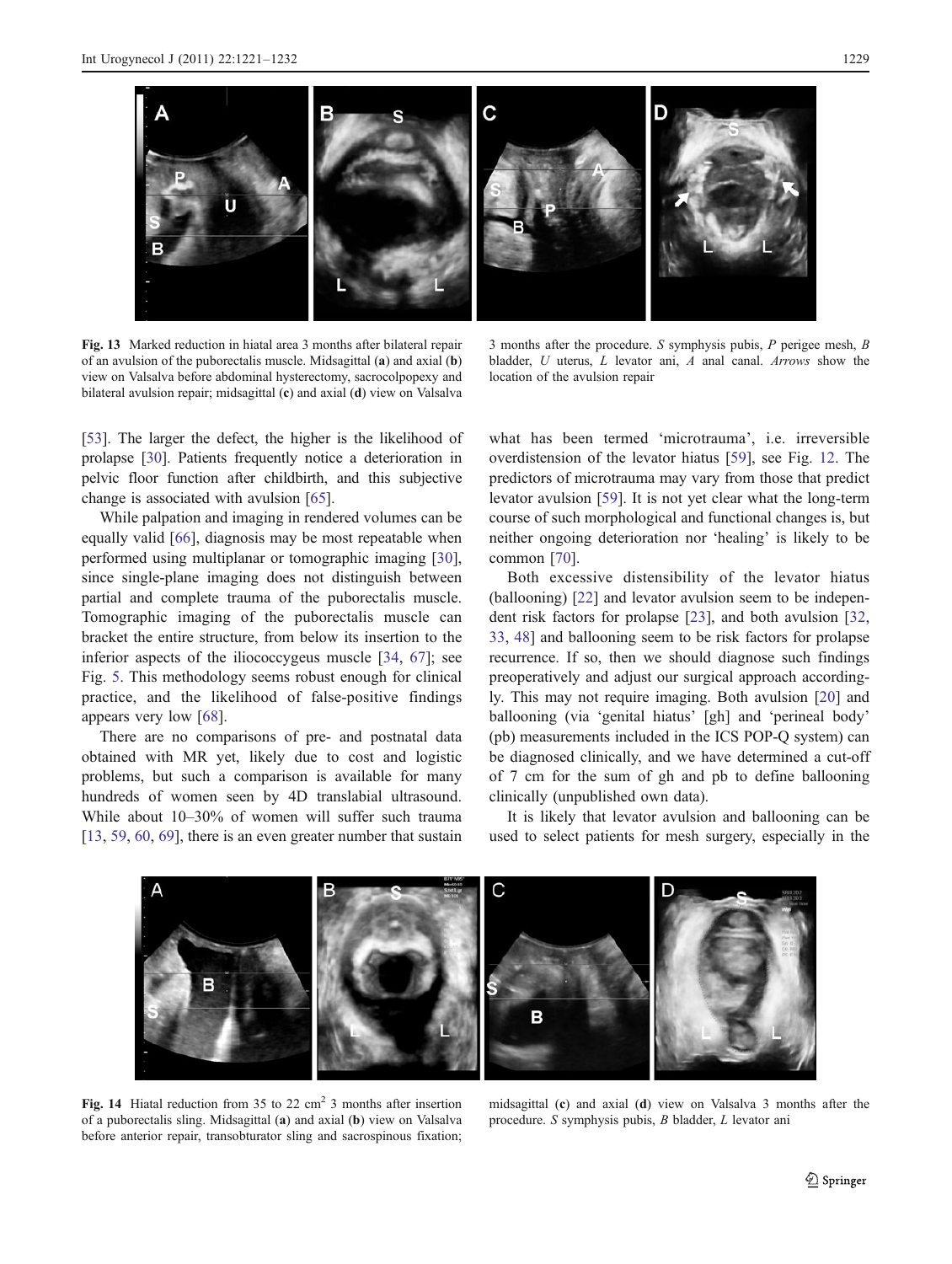<span id="page-9-0"></span>anterior compartment. Any randomised controlled trial of mesh use (such as the PROSPECT trial [\[71](#page-11-0)]) that does not allow for a proper diagnostic work-up prior to implantation, or at least an assessment for avulsion at some time point during the trial follow-up, risks wasting large amounts of taxpayer money. Once it is possible to identify patients that are at increased risk of recurrence, such trials need to first be performed in that patient group, and the power of a study of given size would be markedly enhanced by such a policy. It seems very likely that the effect of anterior compartment mesh on recurrence will be much more marked in those with avulsion, i.e. those at high risk of recurrence [\[48](#page-10-0)].

In addition, there may be scope for direct repair of levator trauma immediately postpartum [[62\]](#page-11-0) or, more likely to be successful, in symptomatic patients [[72\]](#page-11-0). The puborectalis is accessible through a simple distal lateral colpotomy at the level of the hymen and easily dissected off the vagina. From our own modelling and experience in a pilot series of 14 patients to date, it seems unlikely that direct unilateral avulsion repair would result in a major reduction of hiatal dimensions [[73,](#page-11-0) [74\]](#page-11-0), probably because there often is substantial coexisting microtrauma [[59\]](#page-11-0). The effect of reconnecting an avulsed muscle will to a large degree depend on the state of the avulsed muscle. Figure [13](#page-8-0) shows a markedly improved hiatus after bilateral avulsion repair in a patient with excellent muscle quality. If the muscle is thin or badly overdistended, which unfortunately is much more common, it may be possible to shorten or splint it prior to reattachment.

Another approach would be to develop methods to reduce the size of the hiatus more substantially, since the levator hiatus can be regarded as a hernial portal, and since any reduction of the size of a hernial portal should reduce the load or moment exerted on support structures. Neither intravaginal meshes nor the Zacharin levatorplasty [[75\]](#page-11-0) seem to be able to effect such permanent change in hiatal dimensions [[76\]](#page-11-0). We have completed a pilot study in 20 women undergoing prolapse repair which shows that, at least in the short term, it is possible to effect a substantial reduction of hiatal dimensions by externally splinting the levator hiatus [\[77](#page-11-0)], see Fig. [14.](#page-8-0) On principle, this would be expected to reduce recurrence rates, but any such hypothesis will have to be tested in randomised controlled trials.

# Conclusion

It was evident even in the late 1980s that ultrasound could be of great usefulness to the pelvic reconstructive surgeon. This is more obvious today, considering the increasing prevalence of intravaginal mesh implants which are not visible on X-ray, CT or MR. In addition, there is the rediscovery of pelvic floor trauma as a major etiological

factor in pelvic floor dysfunction. A full clinical assessment in urogynecology ideally should include imaging, especially in complicated and recurrent cases. Ultrasound and magnetic resonance imaging already have a substantial impact on clinical research and audit, as evidenced by the current literature, and this trend is likely to intensify. Within the next 5 years, imaging techniques will very likely help us to further elucidate the aetiology and pathophysiology of pelvic floor dysfunction. Ultrasound in particular will increasingly help to assess the outcomes of conservative and surgical treatment and assist in the development of entirely new therapeutic concepts. Ultrasound outcome measures will become an accepted component of intervention trials and change our appreciation of success and failure. Most importantly, imaging is going to make us much better at examining our patients clinically.

Conflicts of interest The author has received honoraria as a speaker from GE Medical, Astellas and AMS and has in the past acted as consultant for CCS, AMS and Materna Inc. He has also received equipment loans from GE, Toshiba and Bruel and Kjaer.

## References

- 1. Schubert E (1929) Topographie des Uterus und der Harnblase im Roentgenprofilbild. Zentralbl Gynäkol 53:1182–1193
- 2. Jeffcoate TNA, Roberts H (1952) Observations on stress incontinence of urine. Am J Obstet Gynecol 64:721–738
- 3. Richter K (1987) Die Bedeutung der radiologischen Beckenviszerographie fuer eine rationelle Therapie der weiblichen Stressinkontinenz. Geburtshilfe Frauenheilkd 47:509–517
- 4. Kohorn EI, Scioscia AL, Jeanty P, Hobbins JC (1986) Ultrasound cystourethrography by perineal scanning for the assessment of female stress urinary incontinence. Obstet Gynecol 68:269–272
- 5. Grischke EM, Dietz HP, Jeanty P, Schmidt W (1986) A new study method: the perineal scan in obstetrics and gynecology. Ultraschall Med 7:154–161
- 6. Quinn MJ, Beynon J, Mortensen NJ, Smith PJ (1988) Transvaginal endosonography: a new method to study the anatomy of the lower urinary tract in urinary stress incontinence. Br J Urol 62:414–418
- 7. Dohke M, Mitchell DG, Vasavada SP (2001) Fast magnetic resonance imaging of pelvic organ prolapse. Tech Urol 7:133–138
- 8. Dietz HP, Wilson PD (1999) The influence of bladder volume on the position and mobility of the urethrovesical junction. Int Urogynecol J 10:3–6
- 9. Reich A, Kohorst F, Kreienberg R, Flock F (2010) Influence of bladder volume on pelvic organ prolapse quantification results. Gynecol Obstet Investig 70:82–86
- 10. Oerno A, Dietz H (2007) Levator co-activation is a significant confounder of pelvic organ descent on Valsalva maneuver. Ultrasound Obstet Gynecol 30:346–350
- 11. van der Velde J, Laan E, Everaerd W (2001) Vaginismus, a component of a general defensive reaction. an investigation of pelvic floor muscle activity during exposure to emotion-inducing film excerpts in women with and without vaginismus. Int Urogynecol J 12:328–331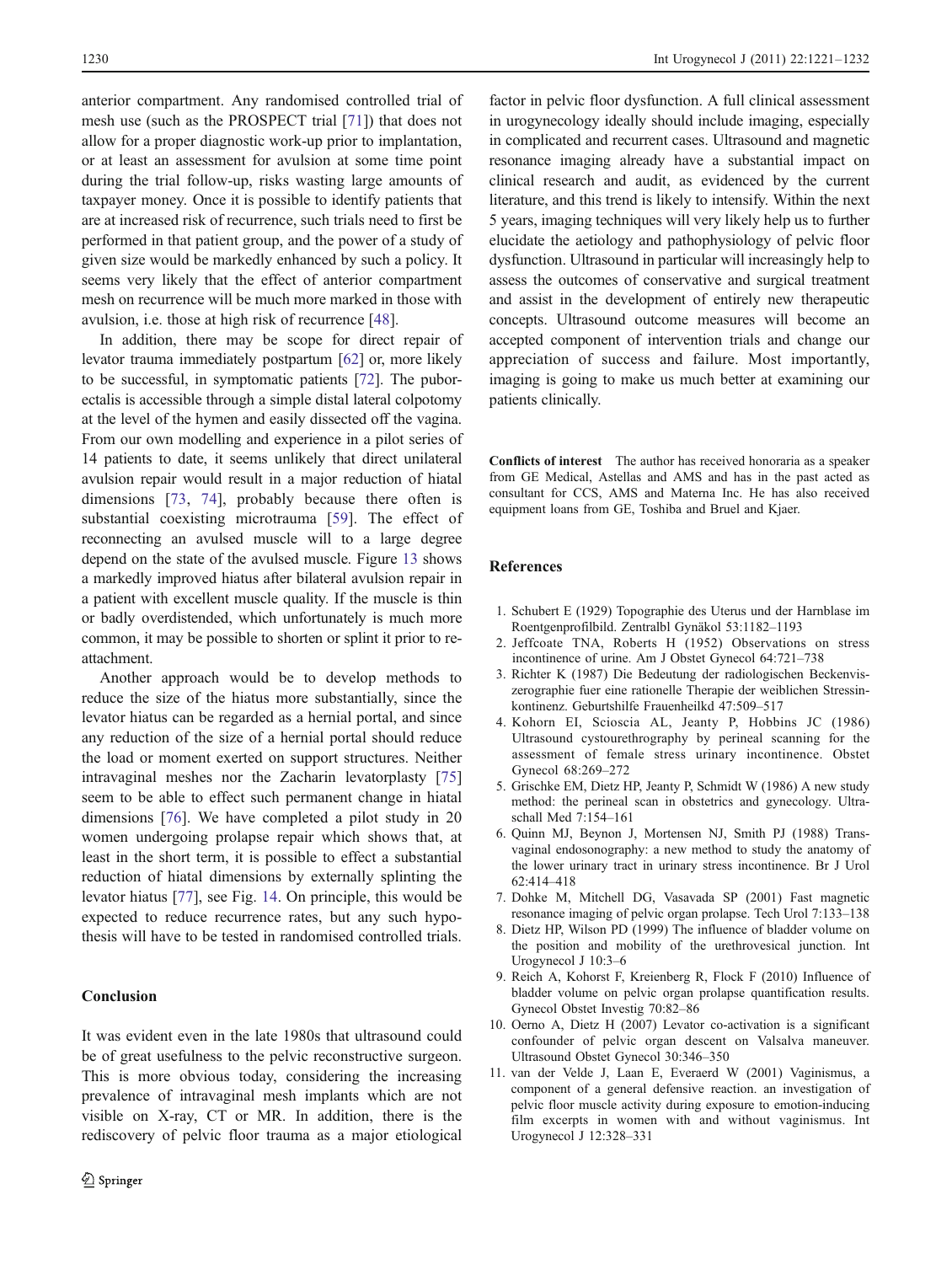- <span id="page-10-0"></span>12. Orejuela F, Shek K, Dietz H (2010) The time factor in the assessment of prolapse and levator ballooning. Int Urogynecol J 21:S365–S367
- 13. Dietz H, Lanzarone V (2005) Levator trauma after vaginal delivery. Obstet Gynecol 106:707–712
- 14. Kearney R, Miller J, Ashton-Miller J, Delancey J (2006) Obstetric factors associated with levator ani muscle injury after vaginal birth. Obstet Gynecol 107:144–149
- 15. DeLancey J, Morgan D, Fenner D, Kearney R, Guire K, Miller J et al (2007) Comparison of levator ani muscle defects and function in women with and without pelvic organ prolapse. Obstet Gynecol 109:295–302
- 16. Dietz HP, Steensma AB (2006) The prevalence of major abnormalities of the levator ani in urogynaecological patients. Br J Obstet Gynaecol 113:225–230
- 17. Dietz H, Simpson J (2008) Levator trauma is associated with pelvic organ prolapse. Br J Obstet Gynaecol 115:979–984
- 18. Steensma A, Konstantinovic ML, Burger C, De Ridder D, Timmermann D, Deprest J (2010) Prevalence of major levator abnormalities in symptomatic patients with an underactive pelvic floor contraction. Int Urogynecol J 21:861–867
- 19. Kearney R, Miller JM, Delancey JO (2006) (2006) Interrater reliability and physical examination of the pubovisceral portion of the levator ani muscle, validity comparisons using MR imaging. Neurourol Urodyn 25:50–54
- 20. Dietz HP, Shek KL (2008) Validity and reproducibility of the digital detection of levator trauma. Int Urogynecol J 19:1097– 1101
- 21. Gainey HL (1943) Post-partum observation of pelvic tissue damage. Am J Obstet Gynecol 46:457–466
- 22. Dietz H, De Leon J, Shek K (2008) Ballooning of the levator hiatus. Ultrasound Obstet Gynecol 31:676–680
- 23. Franco A, Shek K, Kirby A, Fynes M, Dietz H (2009) Avulsion injury and levator hiatal ballooning: two independent risk factors for prolapse? Int Urogynecol J 20(2):169–170
- 24. Dietz H, Shek K, Clarke B (2005) Biometry of the pubovisceral muscle and levator hiatus by three-dimensional pelvic floor ultrasound. Ultrasound Obstet Gynecol 25:580–585
- 25. Yang J, Yang S, Huang W (2006) Biometry of the pubovisceral muscle and levator hiatus in nulliparous Chinese women. Ultrsound Obstet Gynecol 26:710–716
- 26. Kruger J, Heap X, Murphy B, Dietz H (2008) Pelvic floor function in nulliparous women using 3-dimensional ultrasound and magnetic resonance imaging. Obstet Gynecol 111:631–638
- 27. Hoff Braekken I, Majida M, Ellstrom Engh M, Dietz HP, Umek W, Bo K (2008) Test- retest and intra-observer repeatability of two-, three- and four-dimensional perineal ultrasound of pelvic floor muscle anatomy and function. Int Urogynecol J 19:227–235
- 28. Kruger J, Heap S, Murphy B, Dietz H (2010) How best to measure the levator hiatus: evidence for the non-Euclidean nature of the 'plane of minimal dimensions'. Ultrasound Obstet Gynecol 36:755–758
- 29. Wong V, Shek KL, Dietz HP (2009) A simplified method for the determination of levator hiatal dimensions. Int Urogynecol J 20: S145–S146
- 30. Dietz H (2007) Quantification of major morphological abnormalities of the levator ani. Ultrasound Obstet Gynecol 29:329–334
- 31. Bernardo M, Shek K, Dietz H (2010) Does partial avulsion of the levator ani matter for symptoms or signs of pelvic floor dysfunction? Int Urogynecol J 21:S100–S101
- 32. Dietz HP, Chantarasorn V, Shek KL (2010) Levator avulsion is a risk factor for cystocele recurrence. Ultrasound Obstet Gynecol 36:76–80
- 33. Model A, Shek KL, Dietz HP (2010) Levator defects are associated with prolapse after pelvic floor surgery. Eur J Obstet Gynecol Reprod Biol 153:220–223
- 34. Kashihara H, Shek K, Dietz H (2010) Can we identify the limits of the puborectalis muscle on tomographic translabial ultrasound? Int Urogynecol J 21:S370–S372
- 35. Yang A, Mostwin JL, Rosenshein NB, Zerhouni EA (1991) Pelvic floor descent in women: dynamic evaluation with fast MR imaging and cinematic display. Radiology 179:25–33
- 36. Bo K, Larson S, Oseid S, Kvarstein B, Hagen R, Jorgensen J (1988) Knowledge about and ability to do correct pelvic floor muscle exercises in women with urinary stress incontinence. Neurourol Urodyn 7:261–262
- 37. Dietz HP, Wilson PD, Clarke B (2001) The use of perineal ultrasound to quantify levator activity and teach pelvic floor muscle exercises. Int Urogynecol J 12:166–168
- 38. Eisenberg V, Chantarasorn V, Shek K, Dietz H (2010) Does levator ani injury affect cystocele type? Ultrasound Obstet Gynecol 36:618–623
- 39. Green TH (1968) The problem of urinary stress incontinence in the female: an appraisal of its current status. Obstet Gynecol Surv 23:603–634
- 40. Chantarasorn V, Shek K, Dietz H (2010) Diagnosis of cystocele type by POP-Q and pelvic floor ultrasound. ICS/IUGA Joint Scientific Meeting. Toronto, In
- 41. Giannitsas K, Athanasopoulos A (2010) Femle urethral diverticula: from pathogenesis to management. An update. Exp Rev Obstet Gynecol 5:57–66
- 42. Dietz HP (2011) Pelvic floor imaging in incontinence: what's in it for the surgeon? Int Urogynecol J. doi:[10.1007/s00192-011-1402-7](http://dx.doi.org/10.1007/s00192-011-1402-7)
- 43. Feiner B, Jelovsek J, Maher C (2009) Efficacy and safety of transvaginal mesh kits in the treatment of prolapse of the vaginal apex: a systematic review. Br J Obstet Gynaecol 116:15–24
- 44. Velemir L, Amblard J, Fatton B, Savary D, Jacquetin B (2010) Transvaginal mesh repair of anterior and posterior vaginal wall prolapse: a clinical and ultrasonographic study. Ultrasound Obstet Gynecol 35(4):474–480
- 45. Svabik K, Martan A, Masata J, Elhaddad R (2009) Vaginal mesh shrinking- ultrasound assessment and quantification. Int Urogynecol J 2009:S166
- 46. Dietz H, Erdmann M, Shek K (2011) Mesh contraction: myth or reality? Am J Obstet Gynecol 204(2):173.e1–173.e4
- 47. Shek K, Rane A, Goh J, Dietz H (2008) Perigee versus anterior prolift in the treatment of cystocele. Int Urogynecol J 19(S1):S88
- 48. Wong V, Shek K, Goh J, Rane A, Dietz H (2011) Should mesh be used for cystocele repair? Long-term outcomes of a case- control series, IUGA, Lisbon, In Press
- 49. Dietz H, Shek C, Rane A (2006) Perigee transobturator mesh implant for the repair of large and recurrent cystocele. Int Urogynecol J 17:S139
- 50. Shek K, Rane A, Goh J, Dietz H (2009) Stress urinary incontinence after transobturator mesh for cystocele repair. Int Urogynecol J 20:421–425
- 51. Dietz HP, Steensma AB (2005) Posterior compartment prolapse on two-dimensional and three-dimensional pelvic floor ultrasound: the distinction between true rectocele, perineal hypermobility and enterocele. Ultrasound Obstet Gynecol 26:73–77
- 52. Dietz HP, Korda A (2005) Which bowel symptoms are most strongly associated with a true rectocele? Aust NZ J Obstet Gynaecol 45:505–508
- 53. Rodrigo N, Shek K, Dietz H (2011) Rectal intussusception is associated with abnormal levator structure and morphometry. Tech Coloproctol 15(1):39–43
- 54. Perniola G, Shek K, Chong C, Chew S, Cartmill J, Dietz H (2008) Defecation proctography and translabial ultrasound in the investigation of defecatory disorders. Ultrasound Obstet Gynecol 31:567–571
- 55. Steensma AB, Oom DMJ, Burger C, Schouten W (2010) Assessment of posterior compartment prolapse: a comparison of evacuation proctography and 3D transperineal ultrasound. Colorectal Dis 12:533–539